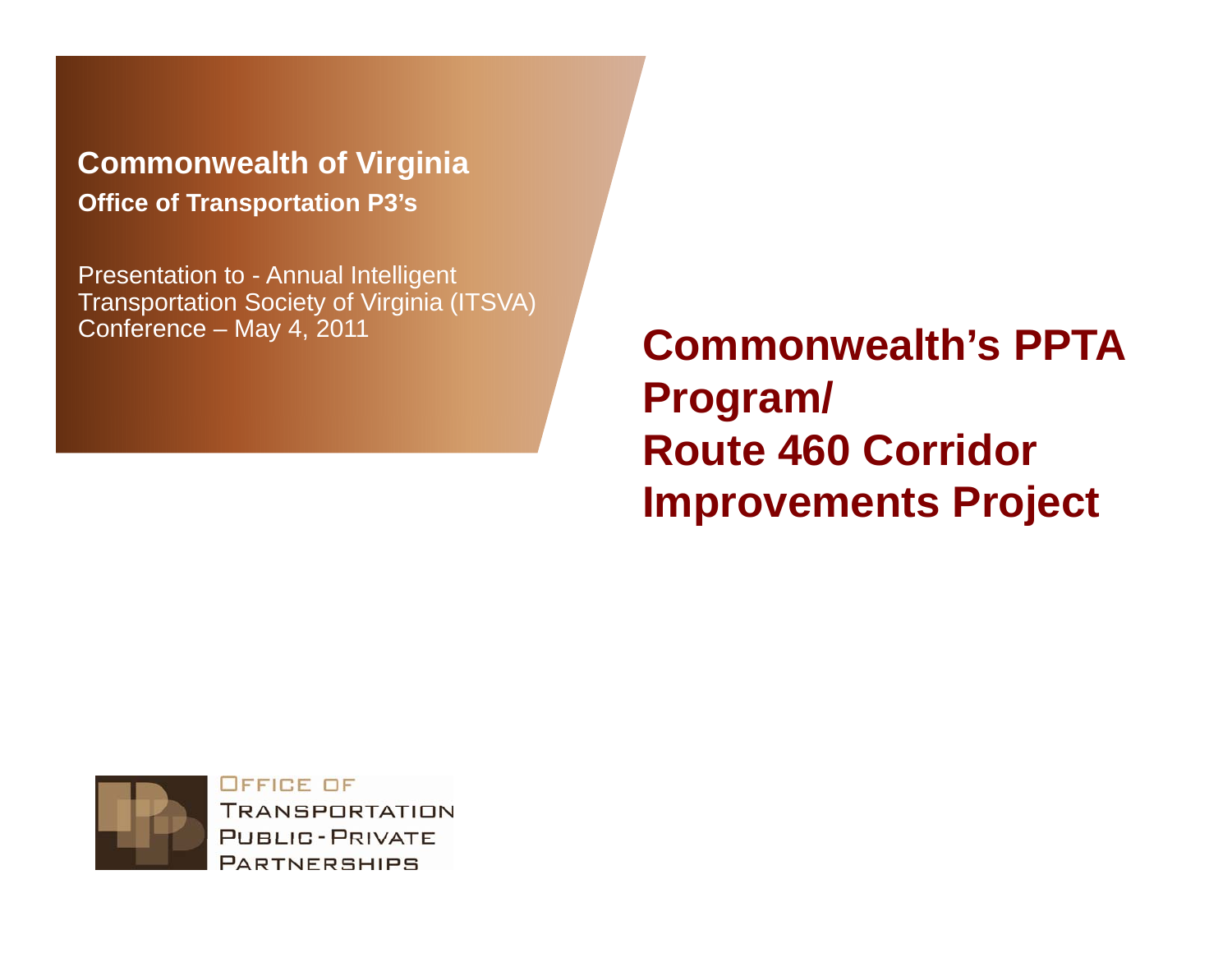# **Agenda**

#### **Commonwealth's PPTA Program**

#### **Route 460 Corridor Improvements Project**

- $\checkmark$  Project Overview and Background
- $\checkmark$  Procurement Overview and Schedule
- $\checkmark$  Key Project Points
- $\checkmark$  Operations and Maintenance Requirements

#### **Summary**

**Questions and Answers**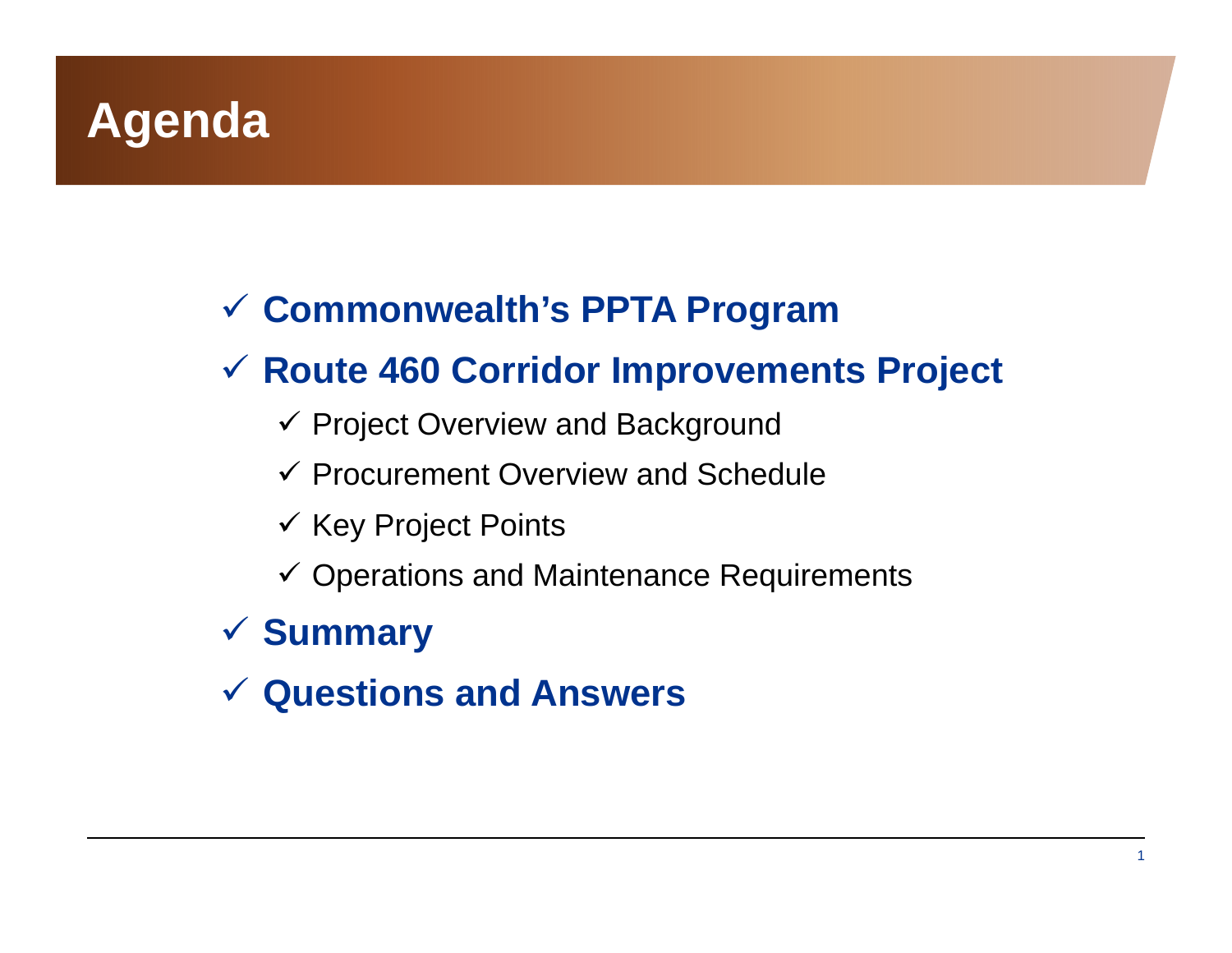# **Commonwealth's PPTA Program**

- **Public Private Transportation Act (PPTA) Code of Virginia Section 56-556 et seq.**
- **Office of Transportation Public Private P t hi ar tnerships**
- **PPTA Implementation Manual and Guidelines**
	- Project Identification
	- Project Screening
	- Project Development
	- Procurement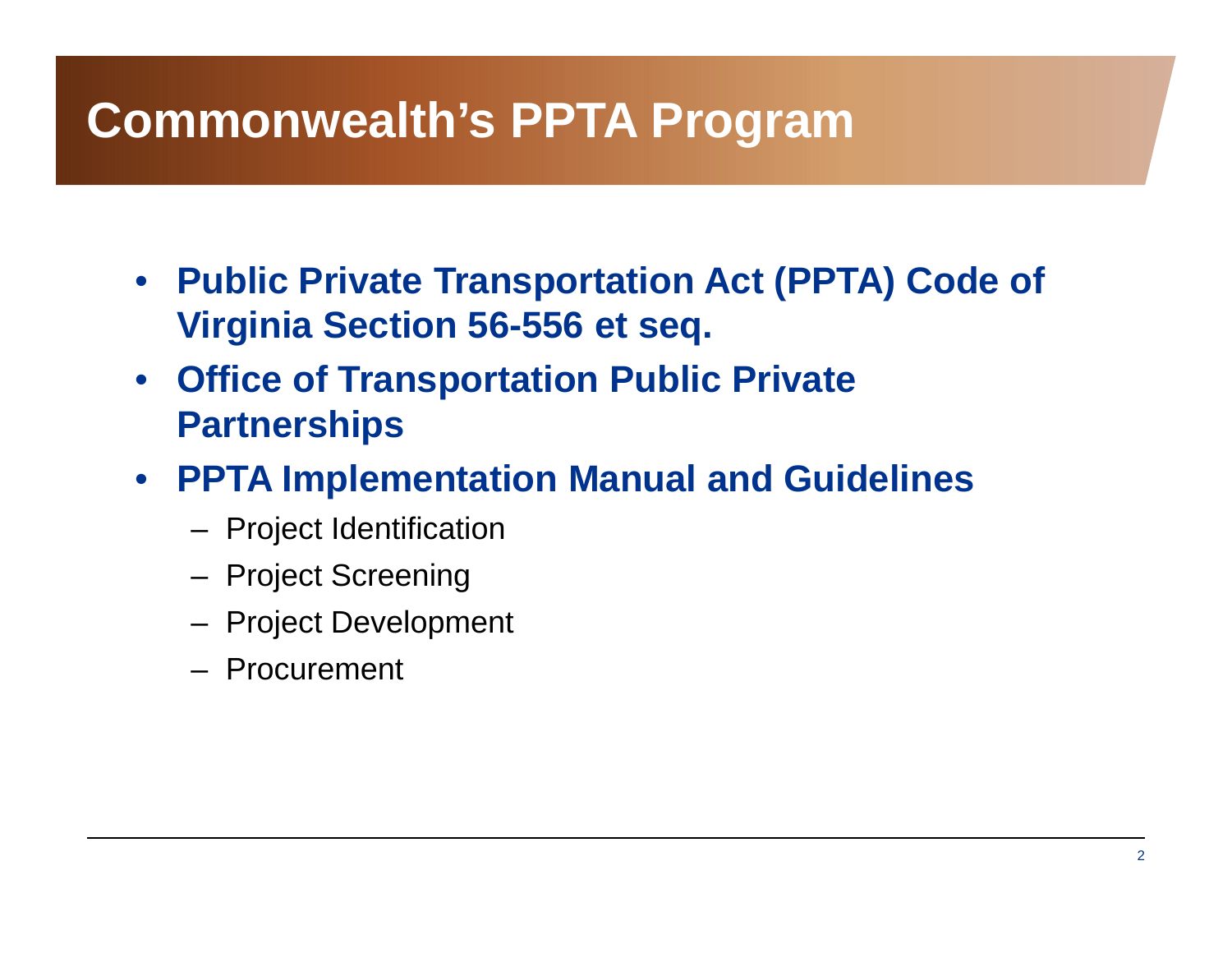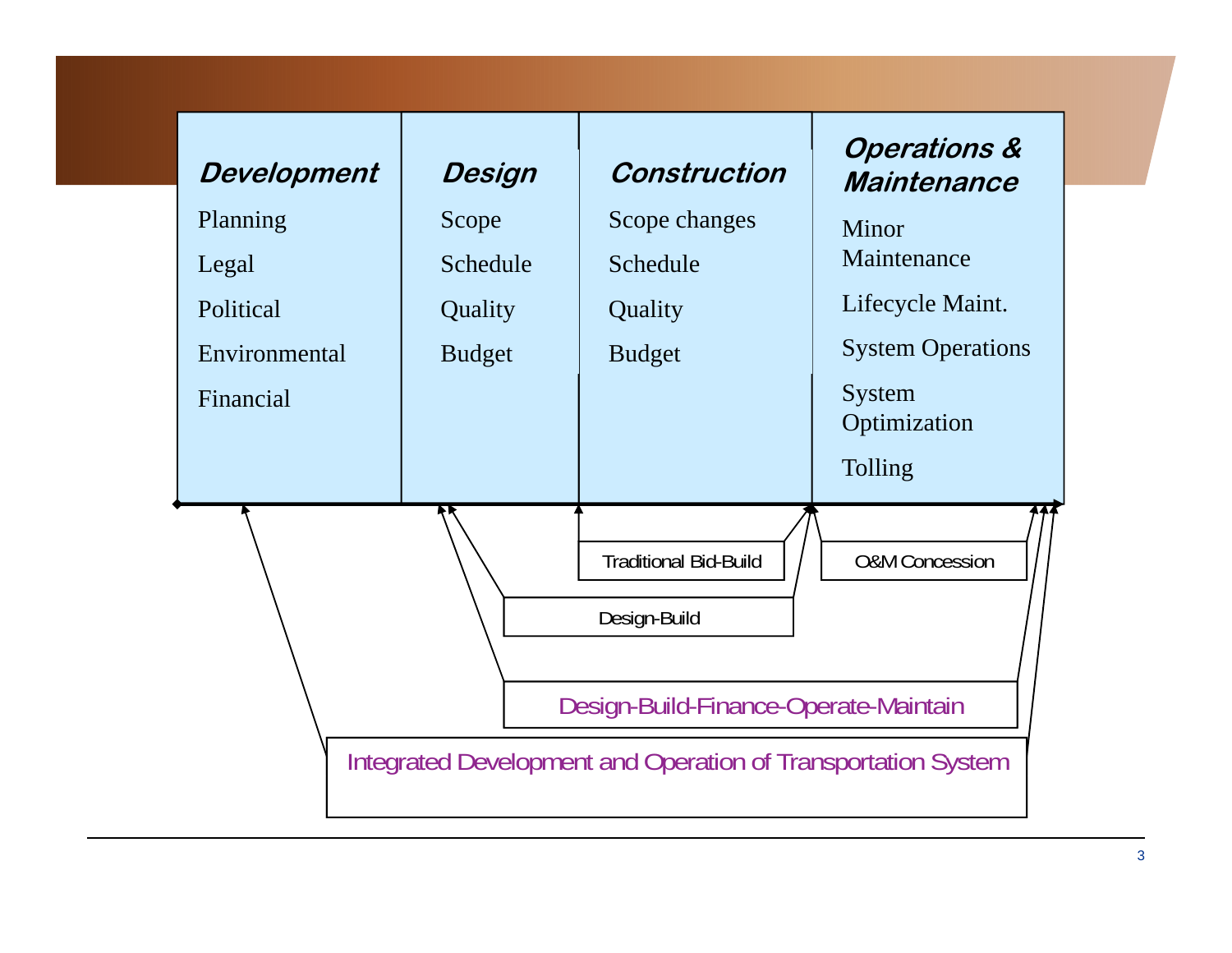## **Commonwealth's PPTA Program Portfolio**

#### **PPTA Projects Under Contract**

Route 28– NOVA - \$327M I – 495 Capital Beltway – \$1.3B Coalfields Expressway - \$106M (Total ~ \$2.4B) I-95 HOT Lanes – \$1.07B Midtown Tunnel – \$1.9200B Route 58 (Hillsville Bypass) - \$83M (Total ~\$600M)

#### **PPTA Projects Under Development (<\$7 Billion)**

Route 460 - \$1.5 – 2.0B Southeastern Parkway and Greenbelt - \$1.5B - \$2.0B Hampton Roads Bridge Tunnel - \$3.5-\$4.5B I-64 Corridor (Richmond – Hampton) – NEPA Development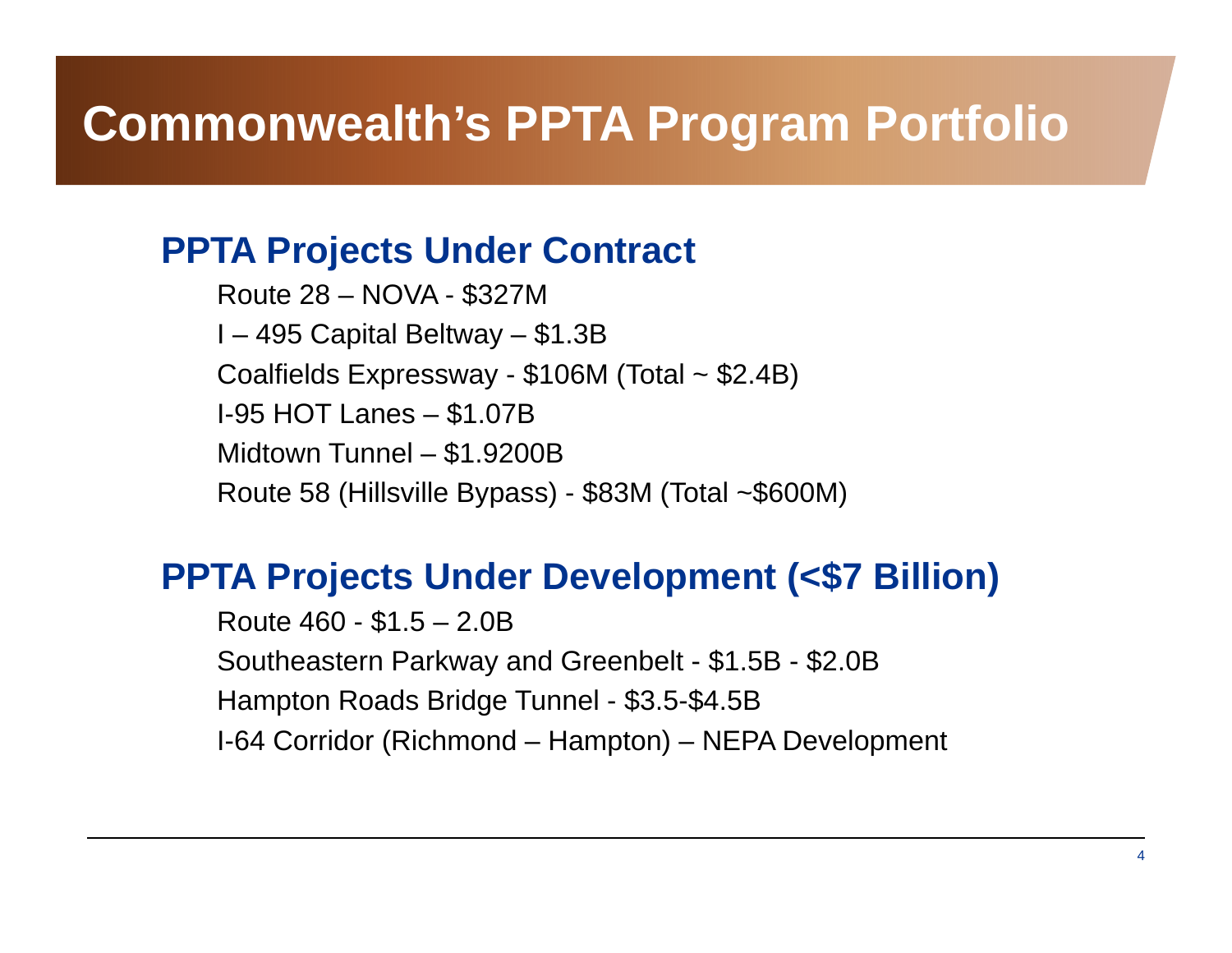# **Route 460 Corridor Improvements Pro ject**

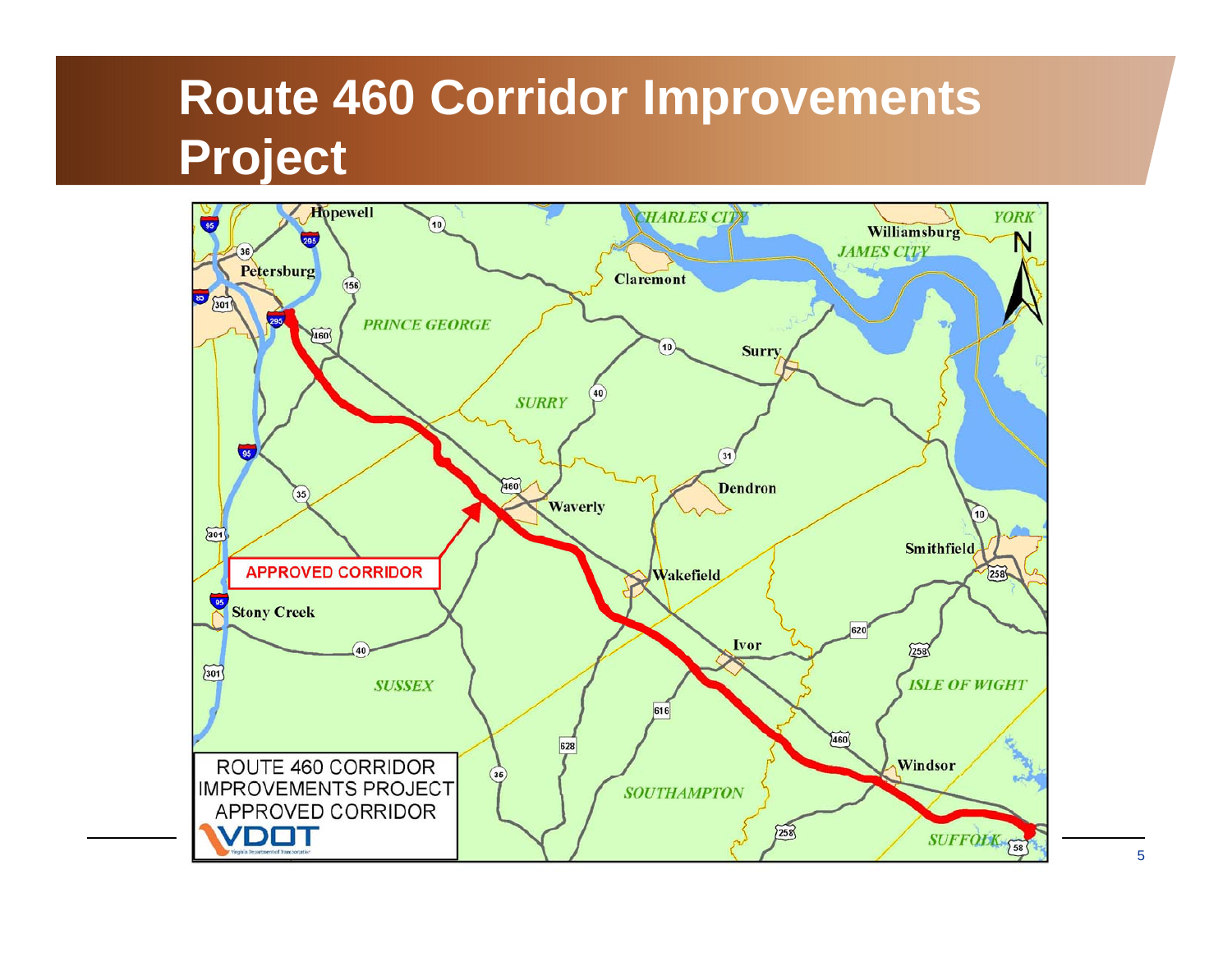## **Project Objectives**

- **Accommodate increases in freight movements along the corridor**
- **Improve travel safety along the corridor**
- **Create a westbound emergency evacuation route for Hampton Roads**
- **Improve military strategic connectivity**
- **Reduce regional traffic delays**
- **Economic development**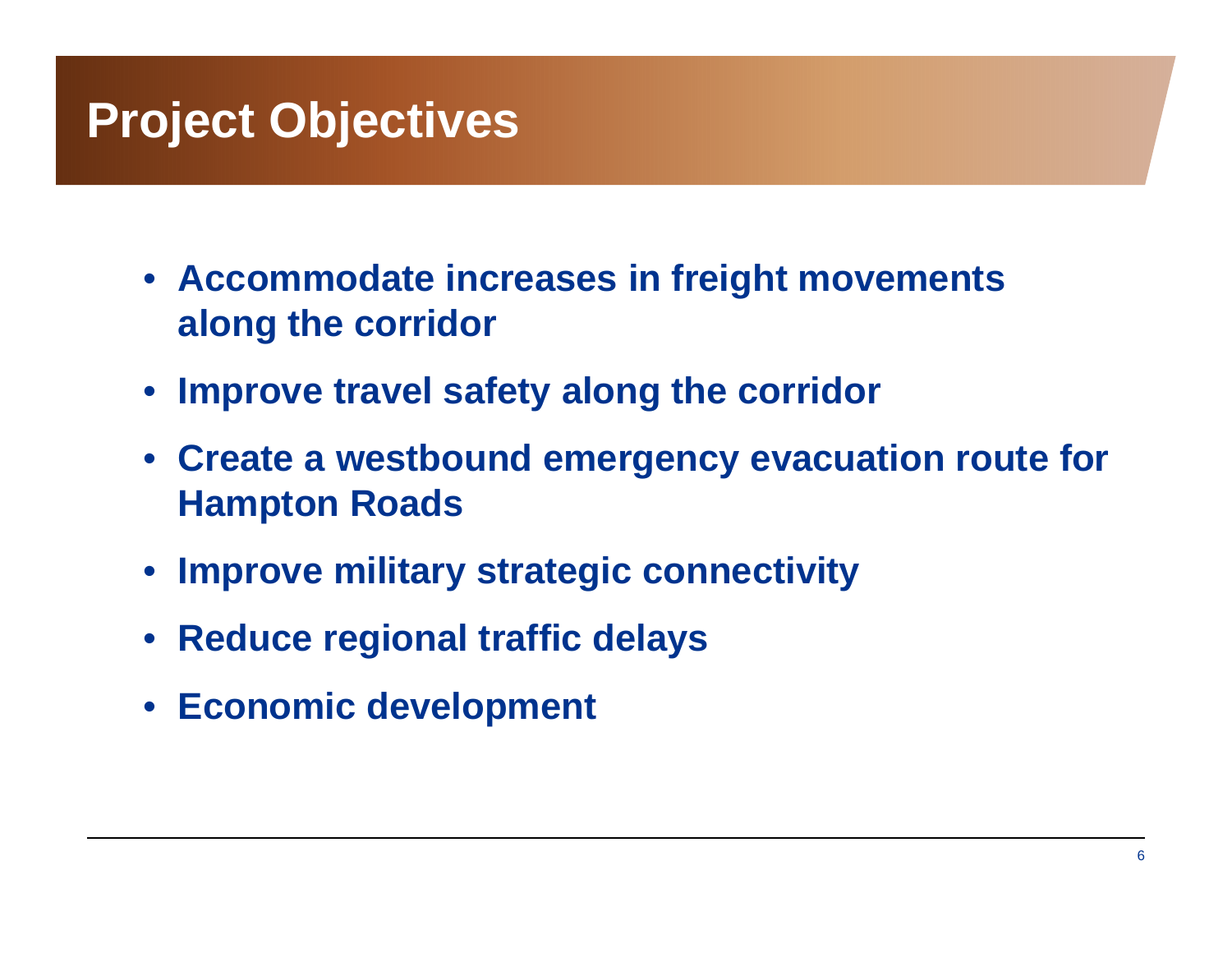## **Project Background**

- **2000 – Virginia Transportation Act designated Route 460 as <sup>a</sup> high priority corridor between Petersburg between and Suffolk**
- **2003 - Le g q p pj islative re quirement to procure pro ject under the Public-Private Transportation Act (PPTA)**
- **2006 – VDOT initiates procurement**
- **2008 – Final Environmental Impact Statement and FHWA issues Record of Decision**
- **2010 – Initial procurement terminated due to changed economic conditions**
- **2010 New procurement initiated –**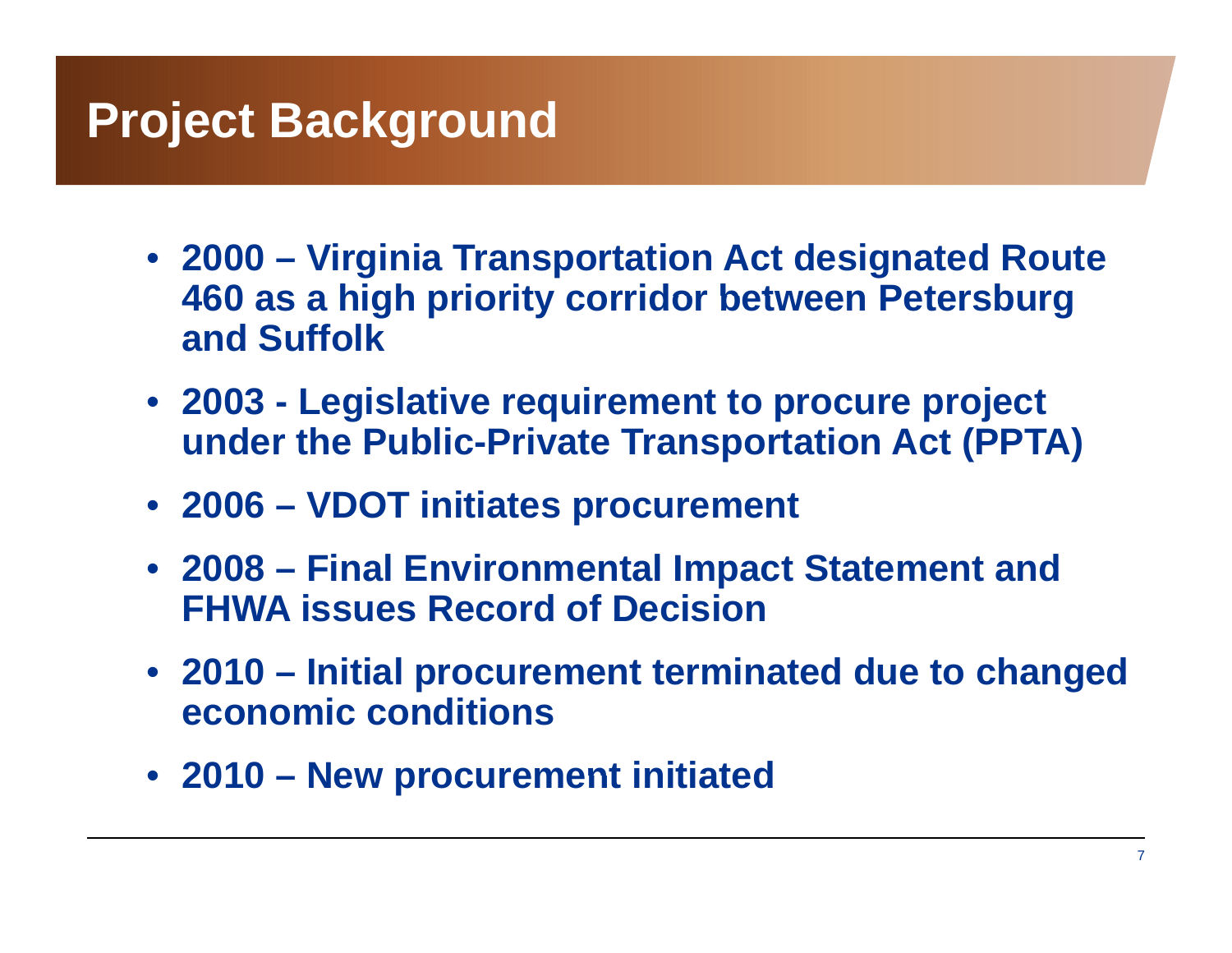#### **Procurement Process**

- •**Three conceptual proposals received**
- $\bullet$ **• Six-Phase Evaluation Process** 
	- Phase 1 Quality Control Review complete
	- Phase 2 -- Independent Review Panel evaluation of conceptual proposals - complete
	- Phase 3 Commonwealth Transportation Board review of panel recommendations and Commissioner makes final determination complete
	- Phase 4 Detailed proposals will be evaluated and proposal that provides best-value to the Commonwealth is selected
	- Phase 5-6 Limited Negotiations (if necessary) and Execution of Comprehensive Agreement with best-value Offeror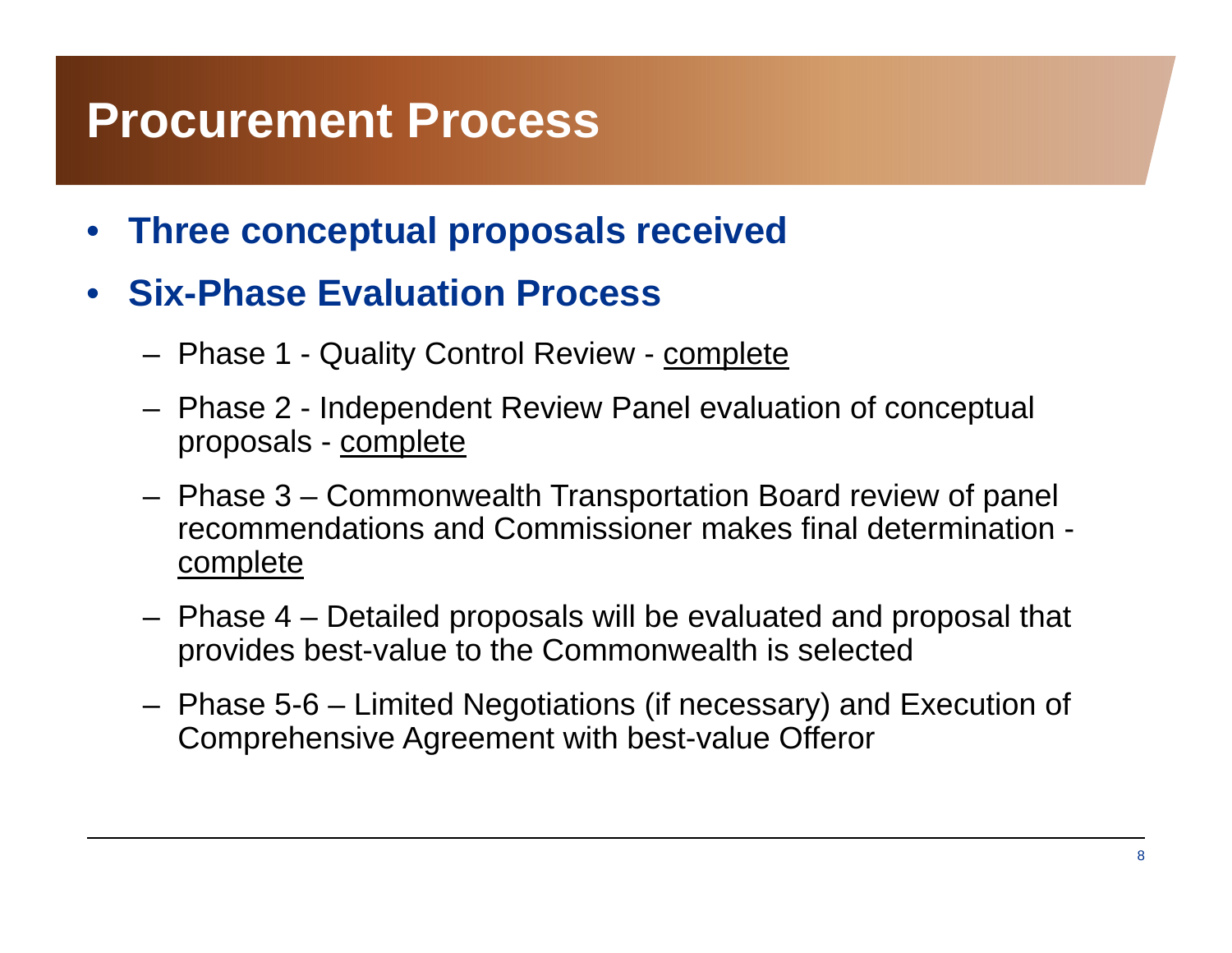# **Project Schedule**

| <b>Procurement Phase</b>                            | <b>Date</b>          |
|-----------------------------------------------------|----------------------|
| <b>Independent Review Panel Recommendation</b>      | complete             |
| <b>CTB Resolution</b>                               | complete             |
| <b>Issue Request for Detailed Proposals</b>         | Spring 2011          |
| <b>Detailed Proposal Submission Deadline</b>        | Summer 2011          |
| <b>Evaluation/Selection of Best-Value Proposal</b>  | <b>Fall 2011</b>     |
| <b>Presentation of Major Business Points to CTB</b> | <b>Fall 2011</b>     |
| <b>Execute Comprehensive Agreement</b>              | Late 2011/Early 2012 |
| <b>Begin Construction</b>                           | 2012                 |
| <b>Construction Complete</b>                        | 2017                 |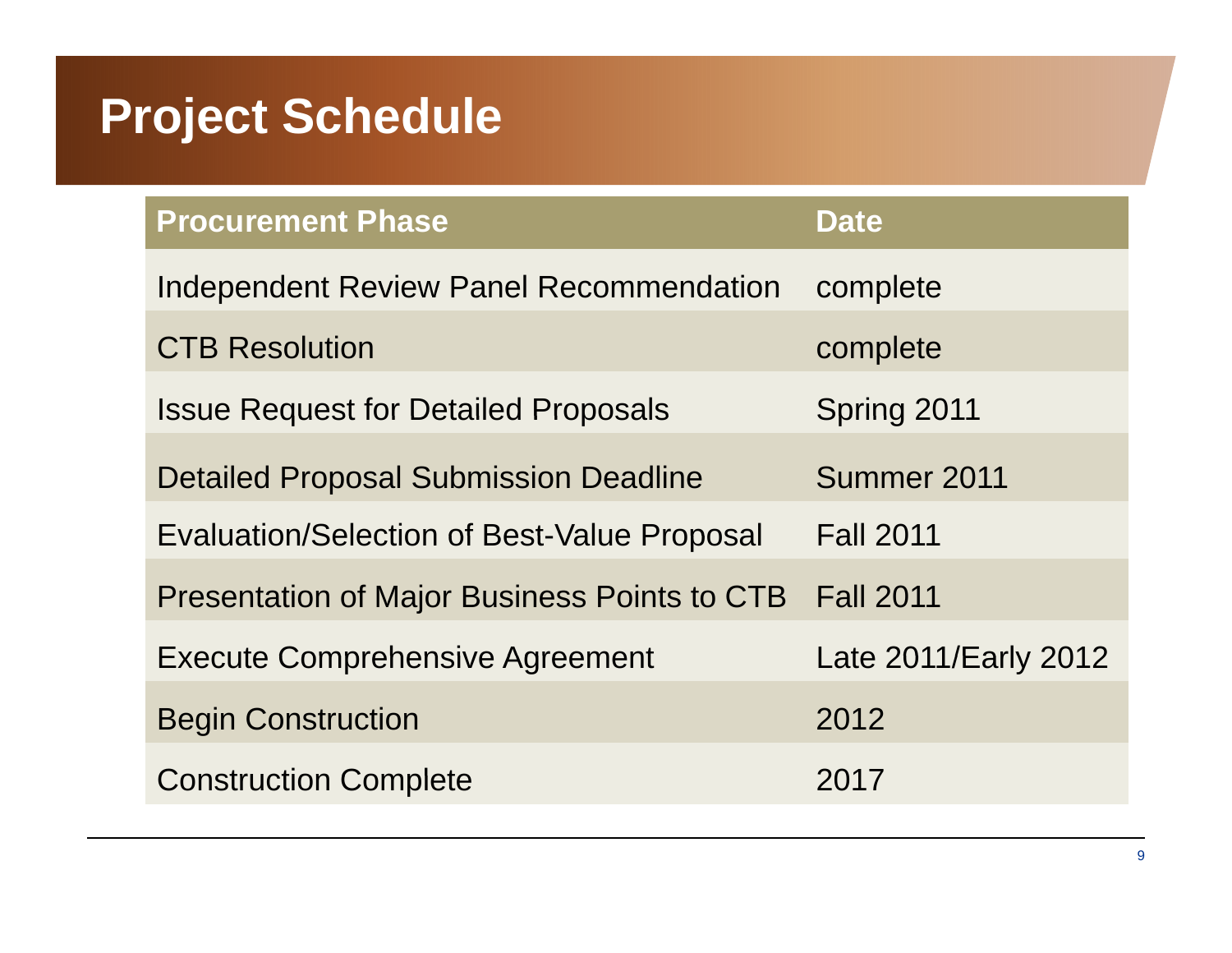# **Project Funding**

- **Project cost estimate ranges from \$1.5 to \$2.0 billion for design and construction**
- **Project will be tolled. Toll revenue will be utilized to support the Project**
- **Commonwealth is committed to provide a subsidy**
- **Offeror potential funding sources include: Equity investment, private debt, Private Activity Bonds, TIFIA loan and other innovative ideas loan,**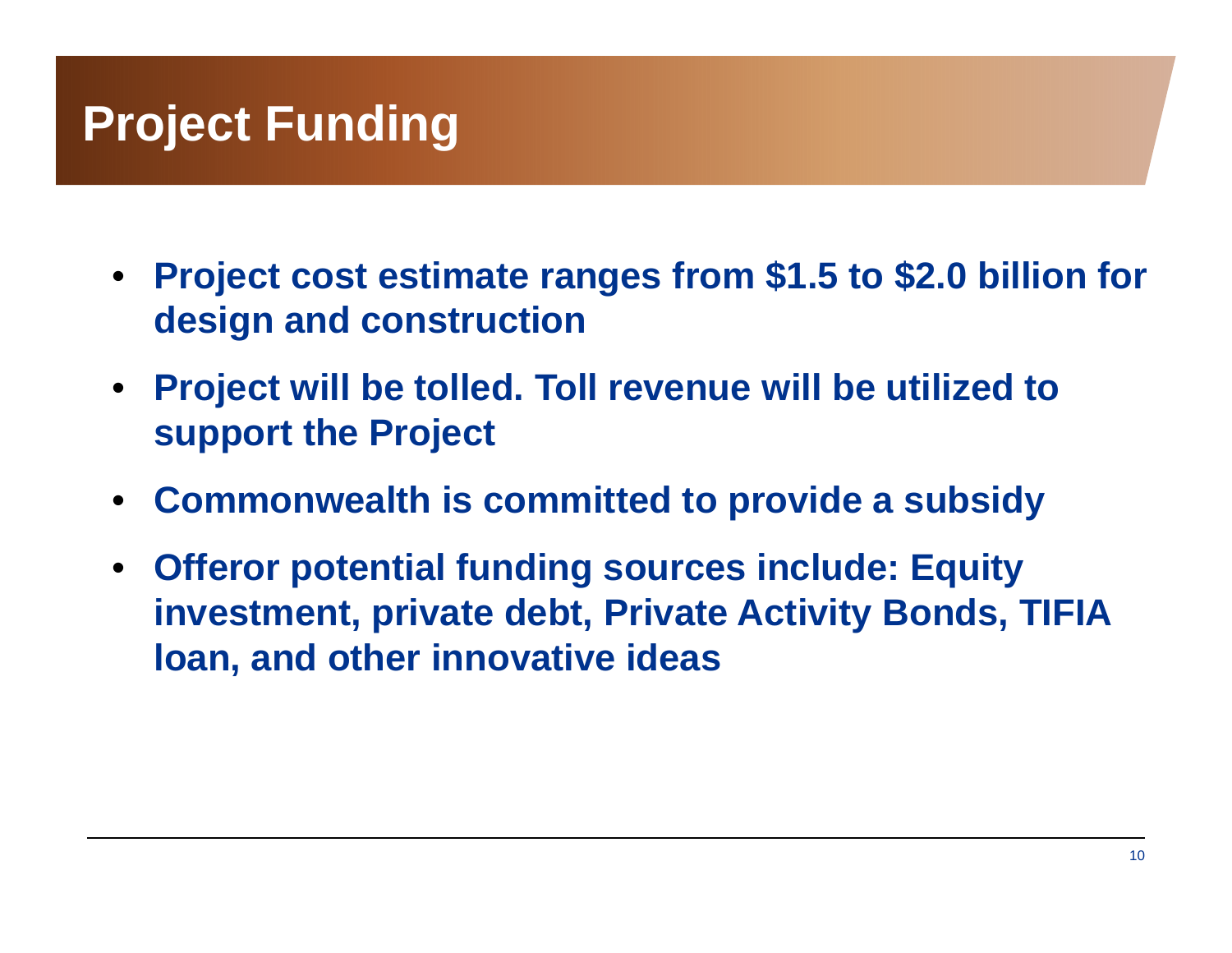## **Contract Development**

- **Term of Contract will be 99 years**
- $\bullet$ **Develop Technical Requirements**
- $\bullet$ **"prescriptive" versus "performance" concepts**
- $\bullet$  **Main challen g q es for O&M Performance Re quirements**
	- Alignment with Objectives
	- Measurability
	- Life cycle cost issues
	- Benchmarking and obsolescence
- $\bullet$ **Handback and Residual Life**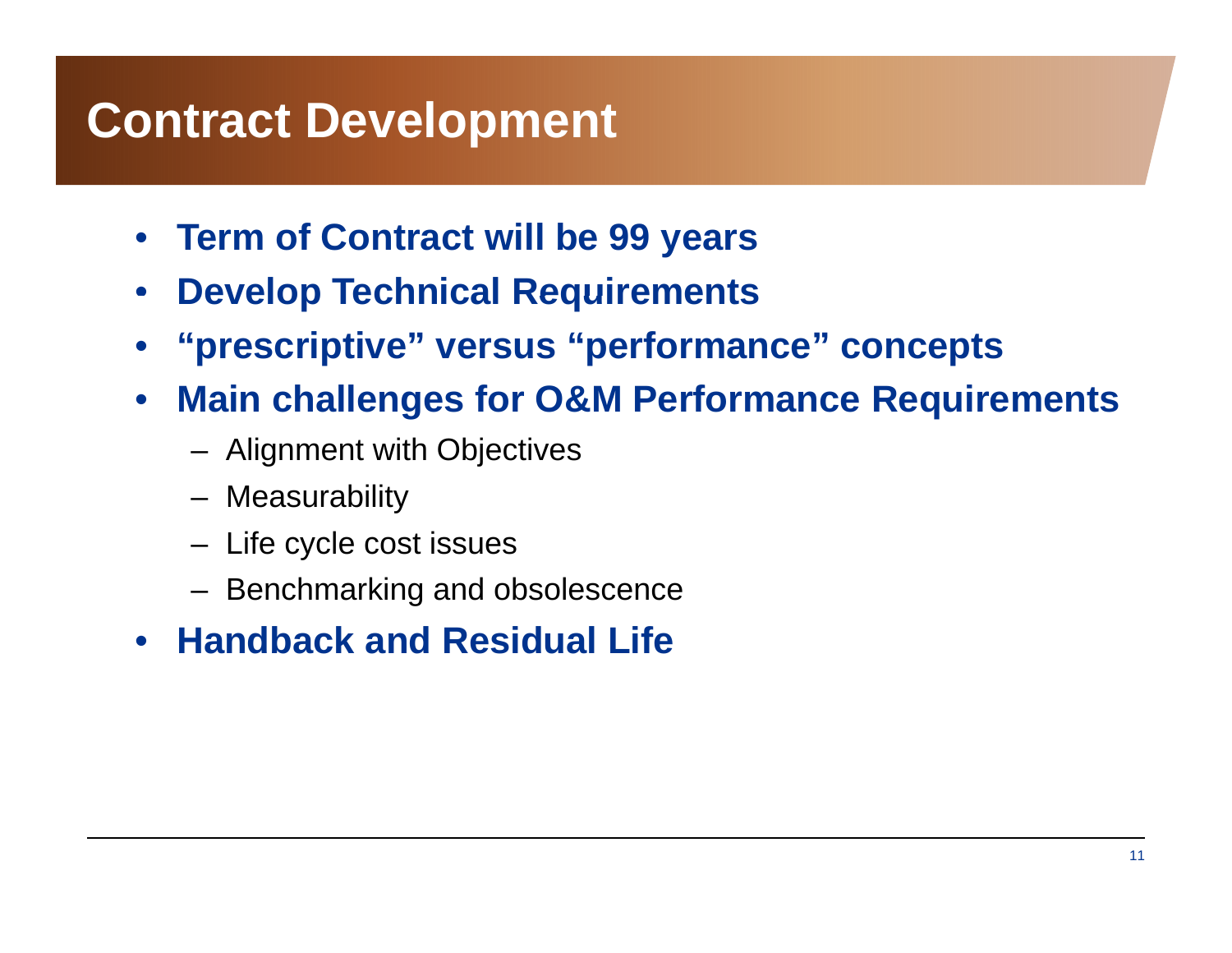## **Concept of Operations**

- **Traffic Management**
- **Toll and Driver Information**
- **Traffic Incident Management**
- •**Road Condition Information**
- $\bullet$ **Roles and Responsibilities**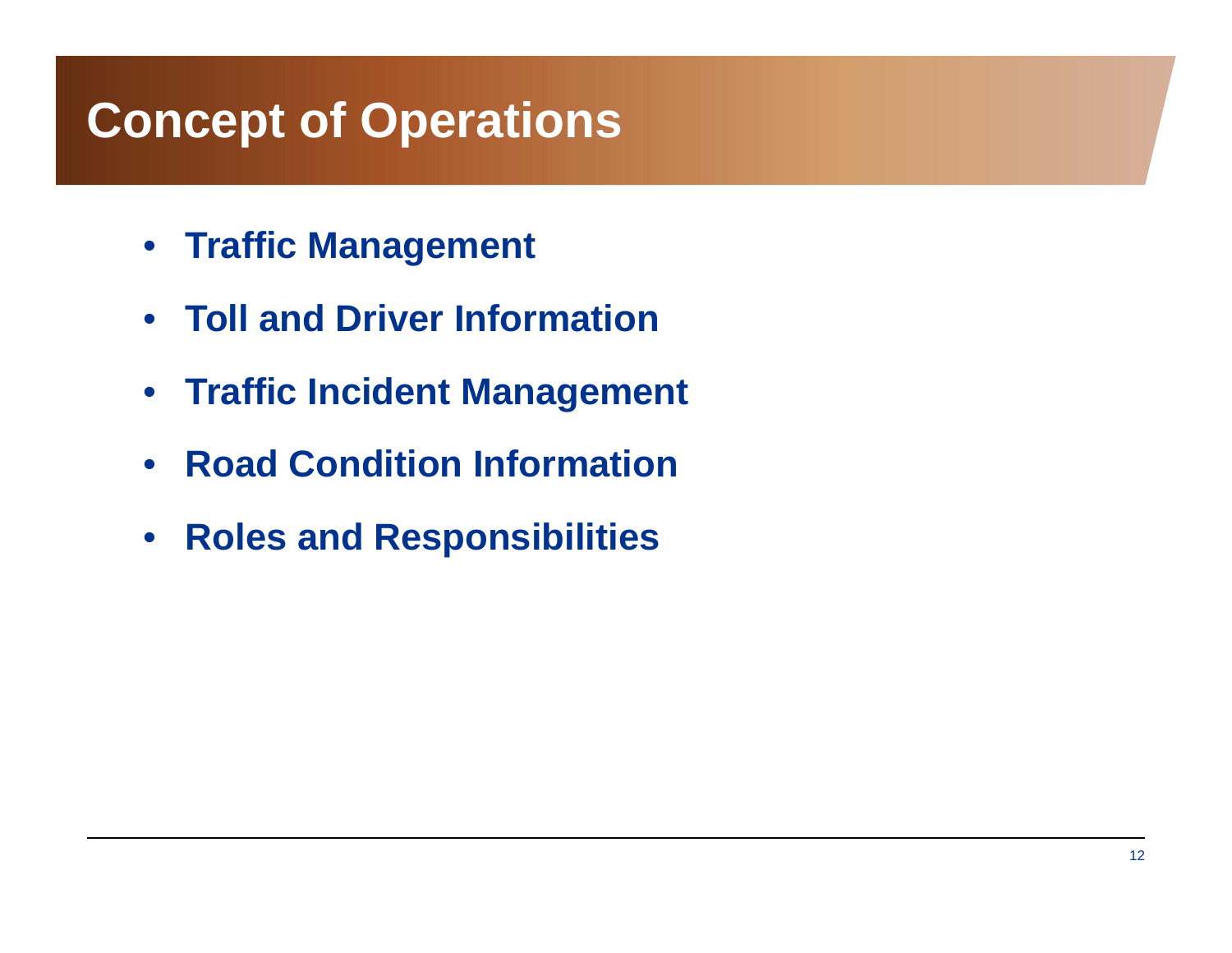# **O&M Performance Requirements**

#### **Performance and Measurement Table**

- Time to rectify defects
- Measurement method based on latest techniques
- Measurement record and target based on current industry practice
- Mechanism for annual updates

| <b>Asset</b>                 | <b>Outcome</b>                            | <b>Target</b><br>$(\%)$ | <b>Ordinary Maintenance Criteria and Timeliness</b><br><b>Requirements</b>                                                                                                                                                                                                                                                                                                                                                                                                 | <b>UOM</b> |
|------------------------------|-------------------------------------------|-------------------------|----------------------------------------------------------------------------------------------------------------------------------------------------------------------------------------------------------------------------------------------------------------------------------------------------------------------------------------------------------------------------------------------------------------------------------------------------------------------------|------------|
| <b>Roadside</b><br>equipment | <b>Fully functioning</b><br>and available | 99.9%                   | <b>Ordinary Maintenance Criteria</b><br>•Cables and roadside ITS equipment maintained<br>clean and functional. Cabinets are easily accessible.<br>$\bullet$ In service availability; percentage of time = hours<br>available / hours in service x 100 (in service time<br>excludes scheduled down time and loss of power<br>outside Concessionaire control)<br><b>Timeliness Requirements:</b><br>•Damage response and repair times to cable shall not<br>exceed 24 hours. | <b>ISA</b> |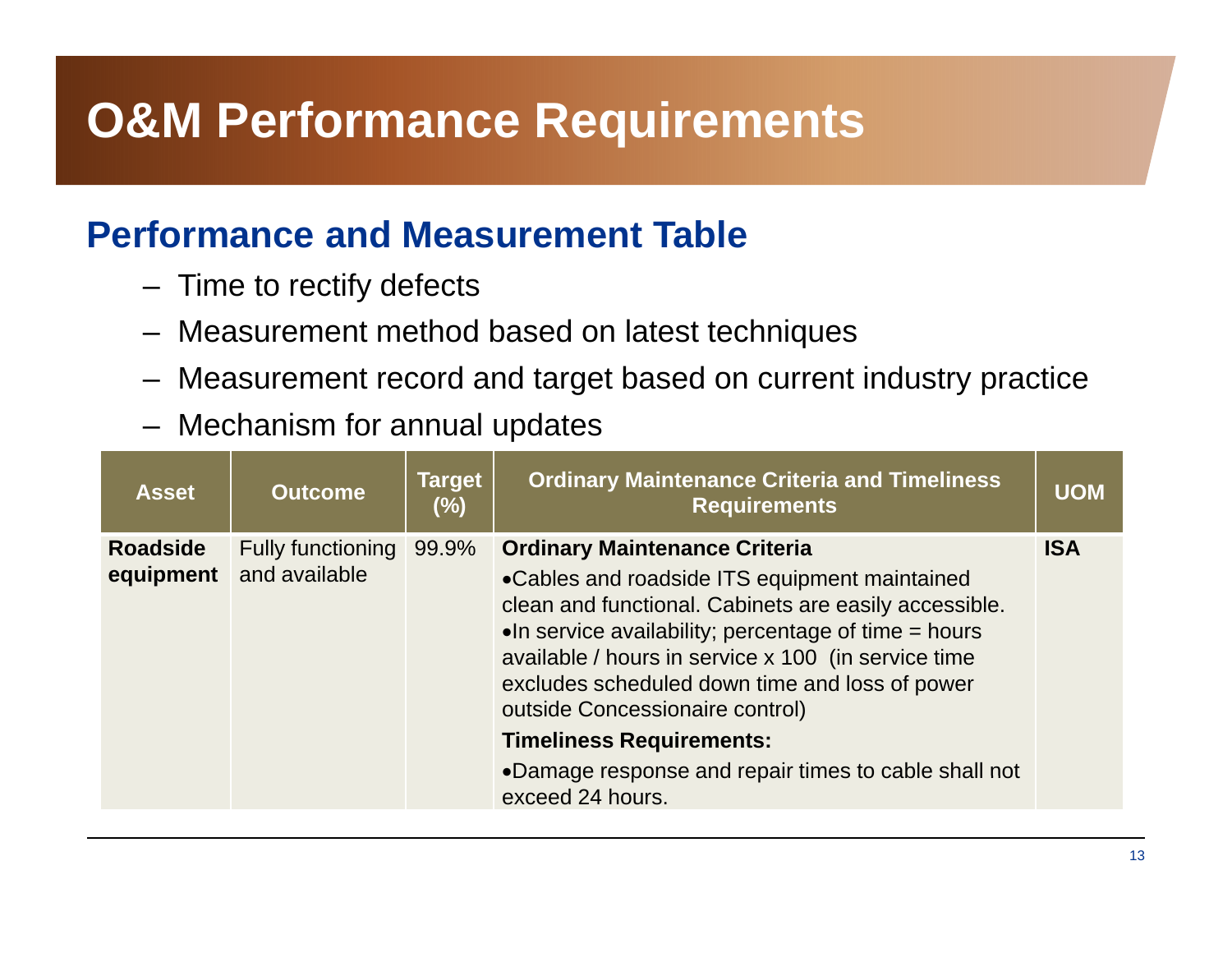# **Summary**

•**Pipeline of PPTA Projects Under Development**

#### $\bullet$ **Considerations for Route 460**

- $\bullet$ Regional Transportation Management
- Life Cycle Management
- $\bullet$  Identification of the Project Objectives (Concept of Operations) for development of Performance Requirements
- $\bullet$ Handback

#### **Technology plays an important role in PPTA Projects**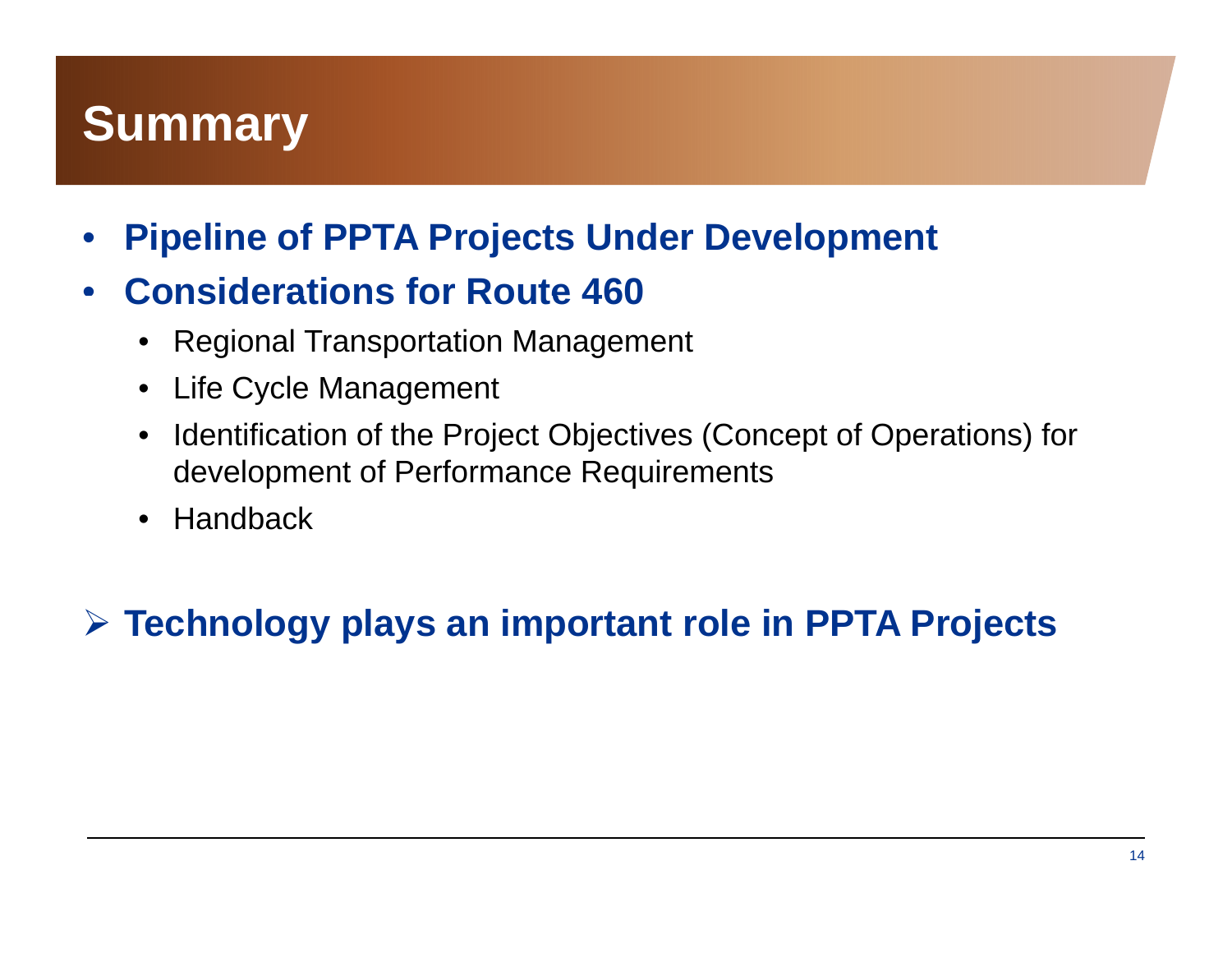# **Questions?**

**http://www.route460ppta.org/**

**Contact Information: Margie Ray 804-786-9537 Route460PPTA@vdot.virginia.gov**